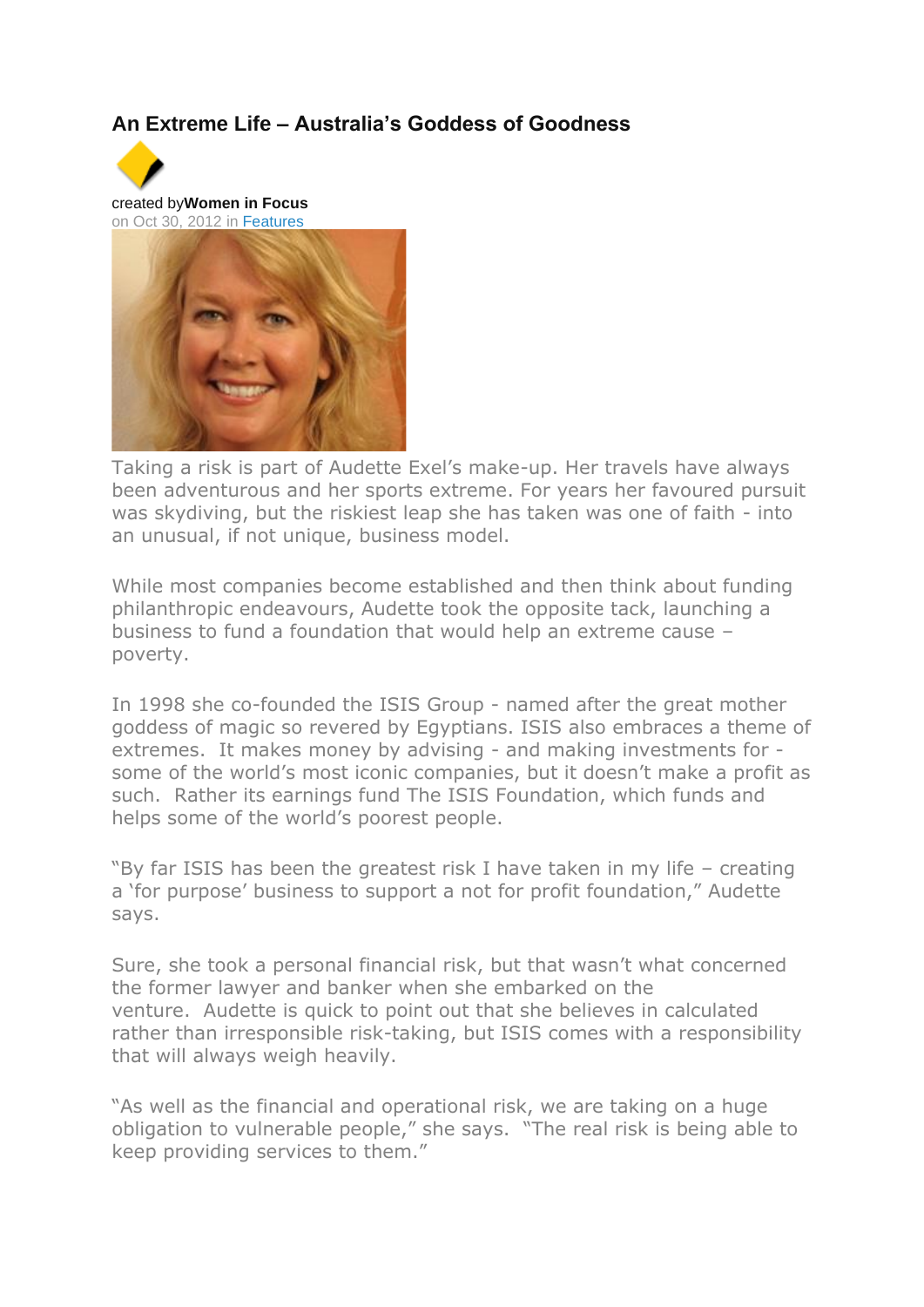Audette doesn't want to let anyone down, promise what she can't deliver or start what she can't finish. So, ISIS flourishes on a 'can' philosophy.

"ISIS has to make a minimum of \$100,000 every month for The ISIS Foundation – that's our baseline goal," she says. "The ISIS Foundation relies on that funding commitment to cover all the core costs of administration and infrastructure for our projects and services. That's a great incentive."

ISIS has never missed that target. Often it's done better – last year its business arm was able to donate \$1.4million to support its social limb. Audette never wanted to rely on donors, but they come in droves and as the Foundation moves into its  $15<sup>th</sup>$  year, she is now seeking a handful of major partners to help her take the Foundation to the next level. As philanthropists around the world hear about The ISIS Foundation they too jump – with cheque books rather than parachutes open. In doing it her way, Audette has won global respect for her model, its intent, the sound business principles behind it and her own acumen. ISIS is also targeted about where it helps – Nepal and Uganda.

"Those countries have the lowest quality of life indicators in the world," she says. "They're landlocked and they have many remote communities of 'forgotten people' – it's tough to be poor in urban society, but it's really tough in remote regions."

There were also personal reasons behind the choice of those two countries.

"I trekked in Nepal in the 1980s and fell in love with the people," Audette says. "And, I had an opportunity to come to know Uganda's First Lady at a World Economic Forum when I was running a bank in Bermuda."

Audette could have added that she was just 30 when she took the reins of the Bermuda Commercial Bank, becoming one of the youngest women in global banking history to head a publicly-traded bank. But, she doesn't. Nor does she mention the success the bank enjoyed under her reign, the fact she was also elected Chairman of the Bermudan stock exchange and to the Board of Bermuda's central financial services regulator – let alone the fact she was named a 'Global Leader for Tomorrow' at the World Economic Forum in 1995 when she had that fateful meeting with Uganda's First Lady. There is not an ounce of arrogance or egotist in Audette.

"Always with humility – that's one of our mottos," she says. "If you get lost in your own story it's hard to stay on mission. There is no place for arrogance in development work  $-$  it gets in the way and it's a false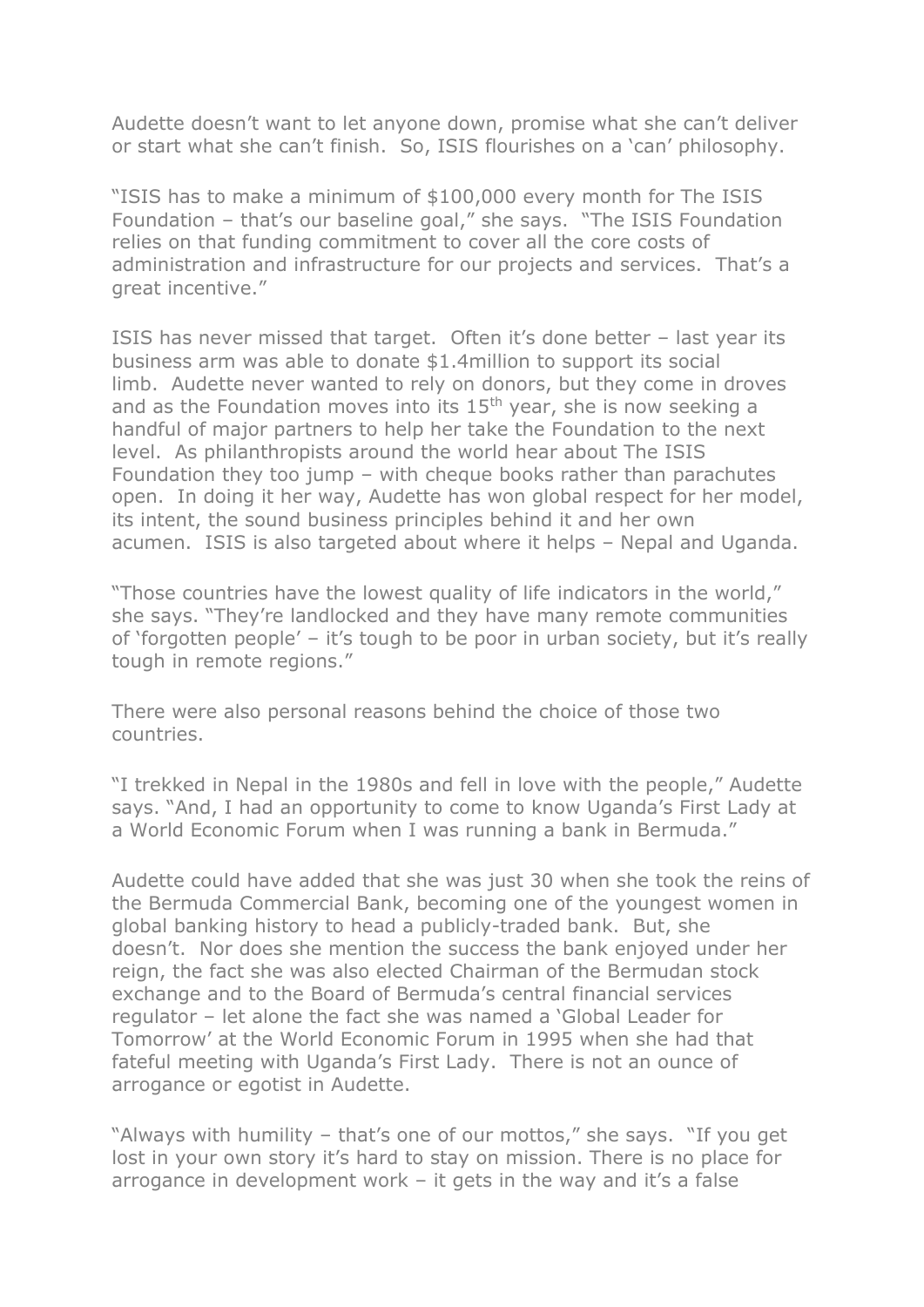premise. The truth is that it is a privilege to be able to live and work and contribute in someone else's country."

It's an attitude that offers a clue to Audette's success and the way she's been able to work with local authorities and community groups to pave the way for ISIS teams to work their magic, offering health, education and other essential services to so many otherwise isolated Ugandan and Nepalese people – 20,000 each year.

Another of Audette's beliefs is the power of partnerships. Collaboration is key to her vision and indicative of her big picture thinking. One suspects she would have also made partner in one of the leading law firms she worked with in Australia and Hong Kong, but the world beckoned and Audette chose to either cycle or trek through its continents before settling in Bermuda and then returning to Australia to launch ISIS. During her travels she was on the spot to celebrate historic moments such as the Berlin Wall coming down, but also to help those who touched her heart such as AIDS-stricken orphans in Romania.

Audette knows where her social justice streak came from – growing up on the north island of New Zealand she'd march alongside her parents in rallies promoting everything from politics to feminism and anti-apartheid causes.

"People who knew me back then would not be surprised about the social justice side of my life, but they would be surprised about the business side," she says.

Audette's father was a leading current affairs reporter in New Zealand and she describes her mother as a brilliant administrator and Secretary to the Royal Australasian College of Physicians. When the family moved to Australia she finished the last two years of her law degree in Melbourne, but also became determined that after she graduated she would get some business nous. Quite simply she wanted to bridge the gap between everything she'd learned as a child and everything she didn't know as a young women – it proved a winning formula and 'bridging' remains another constant theme in her life. Whether she's working on Wall Street or in the wilds of Uganda she's always thinking about how to link people, businesses, corporates and not-for-profits, communities and vulnerable people – and, always with respect.

"Skydiving is a real equaliser and it taught me respect for people in all walks of life – it doesn't matter where someone is from, it's how well they fly," she says.